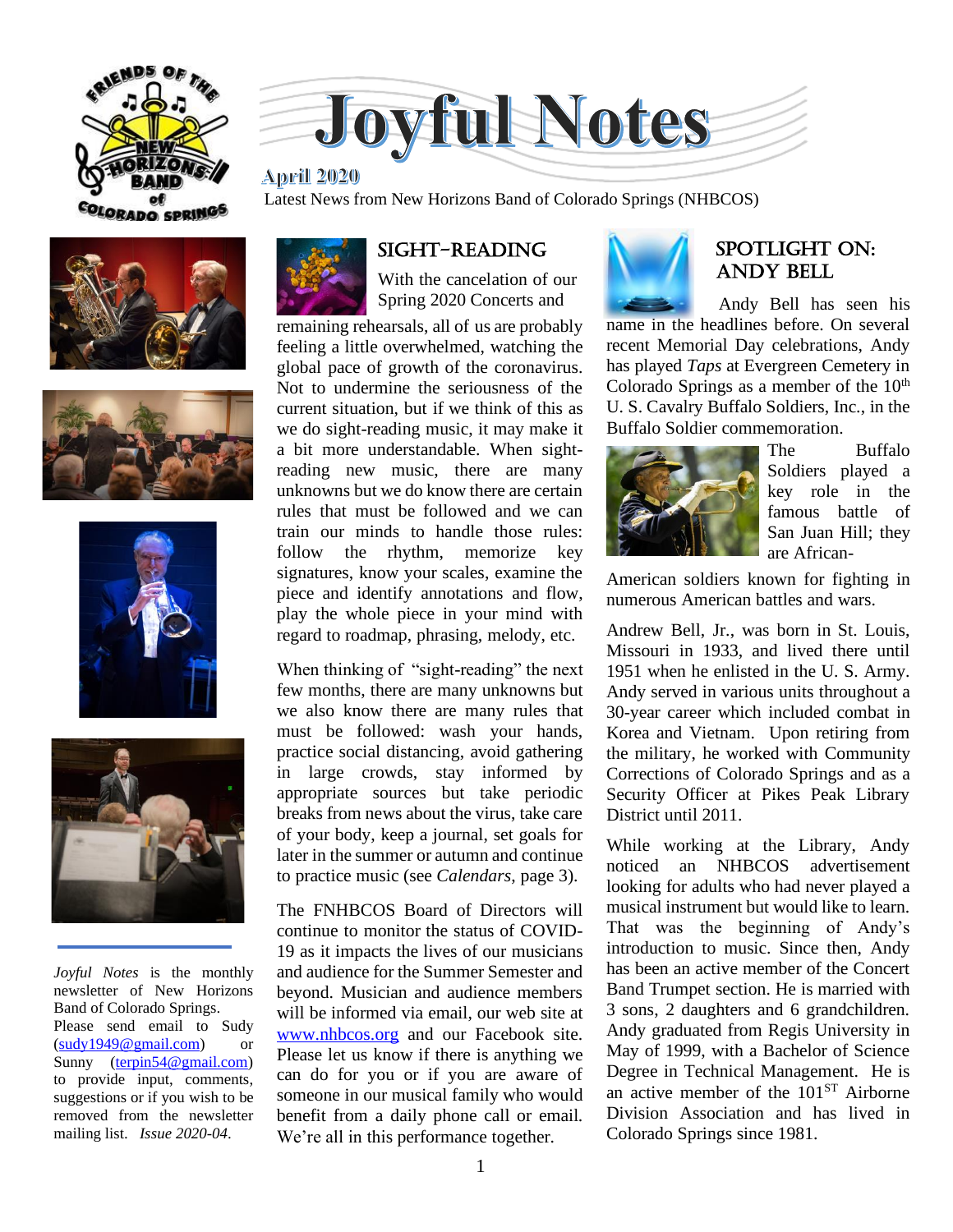

### gift Received in memory of dr. Stephen Telatnik

NHBCOS was recently the honored recipient of a \$5,000 donation from Donna Telatnik in memory of her late husband Dr. Stephen Telatnik, former member of the Symphonic Band trumpet section from 2007 to 2016.



Dr. Telatnik was born July 17, 1938 in Avon Lake, OH, and died May 1, 2019 in Colorado Springs. Steve was an influential physician in the Colorado Springs area his entire career.

He was an active promoter for patient rights, having been instrumental in the creation of the HIPAA laws, and dedicated himself to supporting those that could not fight for themselves including the physically and mentally impaired. Steve also had a strong love for music, and playing trumpet with the New Horizons Band was a real joy for him.

#### When I'm 64?

Ever wonder just how experienced NHBCOS members are? Here are the average ages for each group:

- Concert Band: 73.7
- Kicks: 71.8
- Symphonic Band: 68.6
- Purple Mtn Clarinets: 68.4
- Orchestra: 66.8
- Prep Orchestra: 61.9
- All members: 69.8

"*Will you still need me, will you still feed me when I'm 64?*" BTW, Paul McCartney wrote that song at the age of 16.

### Keeping score

Fascinating documentary: "*Keeping Score | Aaron Copland and the American Sound*" narrated by Michael Tilson Thomas, Music Director of the San Francisco Symphony. Watch at<https://youtu.be/Ix2xIl2XVro>

## Spring showcase 2020

On March 11, just 1 day before The Ent Center canceled all performances at that venue to slowdown the spread of the coronavirus, some of the most talented and brave NHBCOS musicians graced the stage of the Prince of Peace Church for an hour-long Recital. These 17 musicians played 13 separate numbers, ranging from a Bach Sonata to the Mario Brothers Theme (and *everything* in between) for an audience of approximately 70 fans. While the audience members thoroughly enjoyed every performance, the comments from the musicians on stage that evening expressed an equal or greater amount of joy in performing:

*Jaque Peterson*: "Even a week before the event I questioned whether I should play a simpler piece because what I was working on was probably too difficult for me at this stage but decided my goal was to play it as well as I could, and accept the parts that still aren't what I want. I was pleased to find it wasn't scary at all to get up on that stage, in fact it was fun and fulfilling. I accomplished my goal, and grew a lot through the whole journey."

*Julie Ryder*: "The recital was in a word, stressfullyexcitinglydelicious, you know, like supercalifragilisticexpialidocious! I decided to partake in the NHBCOS recital to exorcise performance demons that plagued me ever since high school! My last recital in 1976 was a disaster! I forgot my memorized piano duet in front of a good size crowd at the Fine Arts Center! I was horrified! This year, I decided to conquer that anxiety-provoking memory and I must say it was a great experience to prove to myself that #1 I can live through the stress of extra practices…and #2 live through the stress of performing with only 2 or 3 players in front of an audience."

*Harley Ferguson*: "The enjoyment of this event was not as much about the *destination* as it was about the *journey*. I enjoyed meeting for practices while we were all working toward a goal."

*Teresa Latimer*: "Not only was the recital fun, it was a goal. Having worked on a piece that I love for quite a while, and getting the opportunity to perform it in public, was an honor."

A big thank you to Pam Northen for leading this effort and acting as the emcee for the evening and to Matt Wessner for helping to organize the event. A recording of the Recital is available [www.nhbcos.org/ensembles.](http://www.nhbcos.org/ensembles)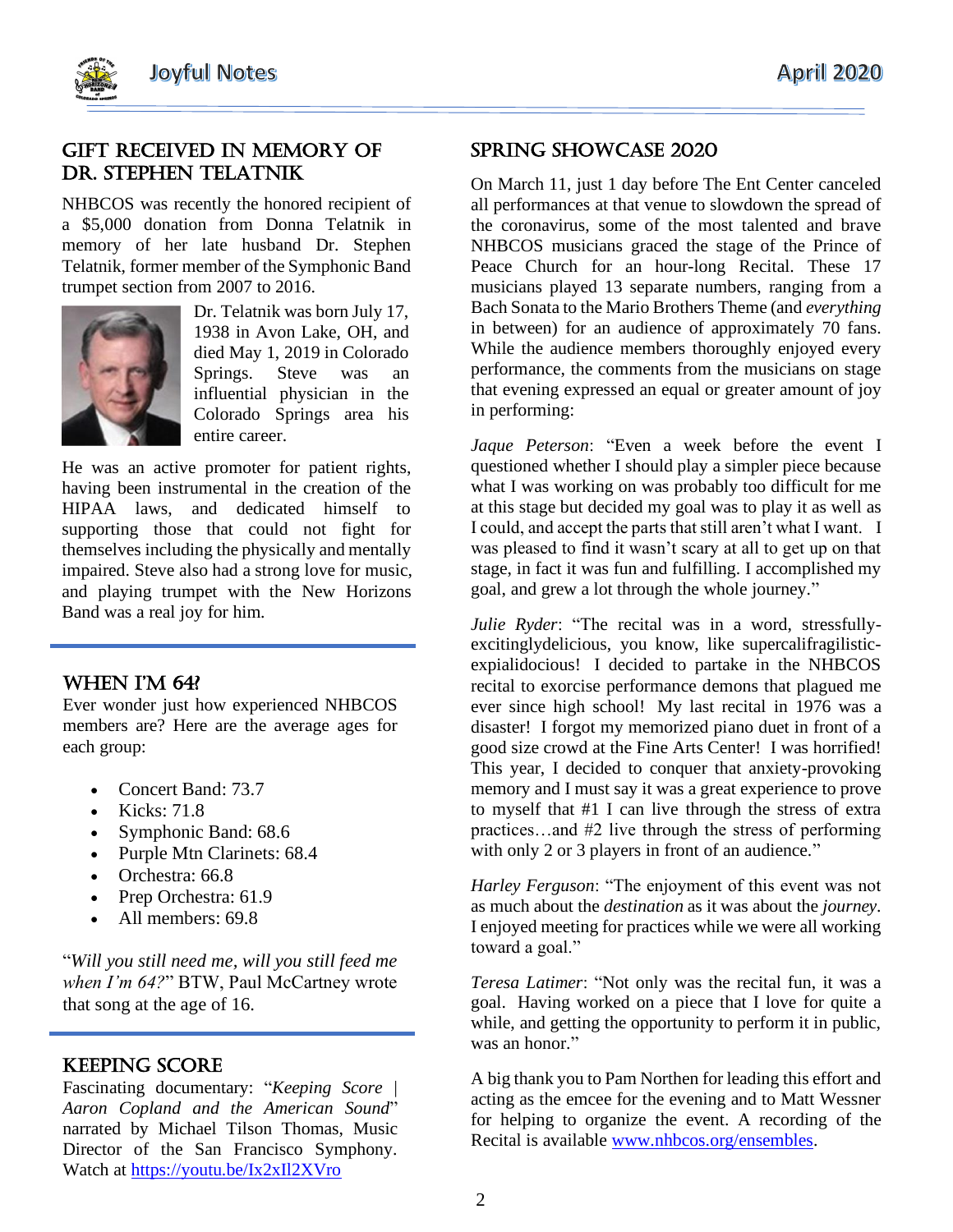| <b>MARK YOUR CALENDARS</b> | See times and other details on calendar at www.nhbcos.org                                                                                                          |
|----------------------------|--------------------------------------------------------------------------------------------------------------------------------------------------------------------|
| Monday                     | Practice – scales, sound production, technical exercises                                                                                                           |
| Tuesday                    | Practice – long tones, technical etudes, listen to music you enjoy for at least an                                                                                 |
|                            | hour. Tune out all other noise.                                                                                                                                    |
| Wednesday                  | Practice – scales, long tones, articulation etudes                                                                                                                 |
| Thursday                   | Practice and actively listen to music by musicians you admire (listening to                                                                                        |
|                            | music being the thing you are doing and not a secondary task). Observe why                                                                                         |
|                            | you like these musicians and set a goal to play more like them                                                                                                     |
| Friday                     | Practice something non-technical from your repertoire                                                                                                              |
| Saturday                   | Practice sight-reading some new piece of music                                                                                                                     |
| Sunday                     | Practice living a day of rest and free from news. Read a book. Talk to a friend,<br>or a stranger. Write a letter. Count your blessings. Set a goal for next week. |

## In theory

#### *Stories of Music Theory in Real Life* **Musical Terms**:

- *Pizzicato* Pizzicato is derived from Italian which means to "pinch" or "nip" and is a directive to a bowed string instrument performer that the indicated notes are to be plucked with the fingers rather than bowed. For wind instruments the term means to produce a sound similar to a string being plucked. (See *English Folk Song Suite,* Concert Band)
- *Cantabile -* Singing or performing in a melodious and graceful style, full of expression. (See *English Folk Song Suite,* Concert Band)
- *Poco Piu Mosso* Poco is the Italian term for "little"; Piu Mosso means the music should have more motion, it should move more quickly.
- *Molto Pesante* Molto Much, very much, a great deal, extremely. Pesante - A directive to a musician to perform a certain passage in a heavy, ponderous fashion, with importance and weight, impressively. heavy, instruction that a passage should be played with great emphasis. (See *Fiddler on the Roof*  Symphonic Band for both of the above).



**Percussionists: Marching to the beater of a different drummer.**

**It's in the Plumbing**? During a recent Concert Band Rehearsal, there was an emergency vehicle going by with full sirens blaring. Matt stopped for a moment then informed musicians of how music is everywhere. "Did you know that the standard household toilet flushes in the key of E-flat?" This piqued my interest so I tested it at home and E-flat it was. And phone lines buzz in the key of F and florescent lights hum in B-flat.

**Where's the Bow?** Each member of the saxophone family was originally intended to compliment the string family. Soprano Sax represents Violin 1, Alto Sax is Violin 2, Tenor is Viola, Bari is Cello, Bass is Bass. To represent the Saxophone as Adolphe Sax intended it, history suggests we should play with as dark and flexible a sound as possible in classical literature unless stated otherwise. Examples of Saxophonists who play like this include the *Rascher Saxophone Quartet*, *Sigurd Rascher*, *John Edward Kelly*, and *The Mana Quartet*.